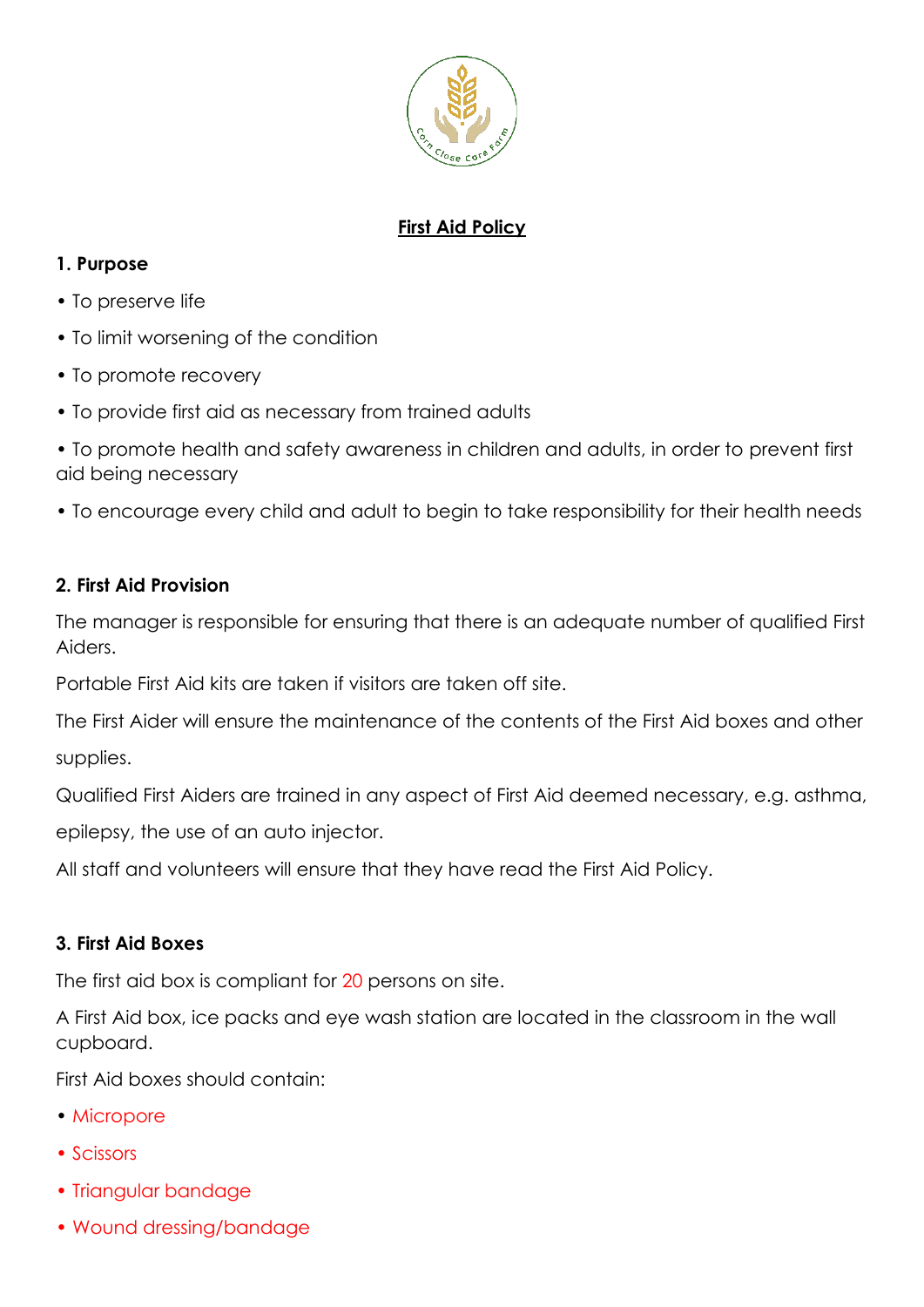#### • Gloves

No medicine/tablets are to be kept in the First Aid boxes.

#### **4. Procedures**

Corn Close Care Farm will be informed about any visitors who have a medical condition or any allergies via the registration form.

Any visitors who have an inhaler for asthma should bring it to the Care Farm with them and it can be stored in the classroom unless they need to keep it on their person while doing the activities. In the case of very young children or vulnerable people who need support, a member of staff or a volunteer will look after the inhaler.

In the event of an injury, accident or medical emergency, if possible contact the appointed First Aider. If this is not possible contact another member of staff or a volunteer.

Any visitor complaining of illness or who has been injured should be seen as soon as possible by the qualified First Aider to assess and where appropriate, treat. The affected person should be taken to the classroom, if possible, and supervised by a member of staff or a volunteer. Parents/carers/emergency contact should be contacted as soon as possible so that the visitor can be collected and taken home.

Parents/carers/emergency contact should be contacted if there are any doubts over the health or welfare of a visitor.

#### **IF THE SITUATION IS LIFE THREATENING AND/OR SERIOUS, THEN AN AMBULANCE SHOULD BE CALLED AT THE EARLIEST OPPORTUNITY WITHOUT WAITING FOR THE APPOINTED PERSON TO ARRIVE ON THE SCENE.**

All members of staff carry mobile phones.

Corn Close Care Farm recommends that, unless it cannot possibly be avoided, no member of staff or volunteer should administer First Aid without a witness (preferably another member of staff).

No member of staff or volunteer helper should administer first aid unless they have received proper training, except in the case of minor cuts and grazes, which can be dealt with by members of staff or volunteers.

For their own protection and the protection of the patient, staff or volunteers who administer First Aid should take the following precautions:

- Exposed cuts and abrasions should be cleaned under running water and patted dry with a sterile dressing
- Hands should be washed before and after administering First Aid
- Disposable gloves should be worn (located in the wall cupboard in the classroom)
- All serious accidents should be reported to the First Aider who should call an ambulance and the child's parents as soon as possible (emergency contact numbers are located in the green folder in the kitchen). **DO NOT DELAY CALLING AN AMBULANCE BY WAITING FOR THE FIRST AIDER IF THE SITUATION IS SERIOUS**
- In the event of a serious incident an ambulance will be called and a member of staff will accompany the visitor to hospital. Parents/carers/emergency contacts are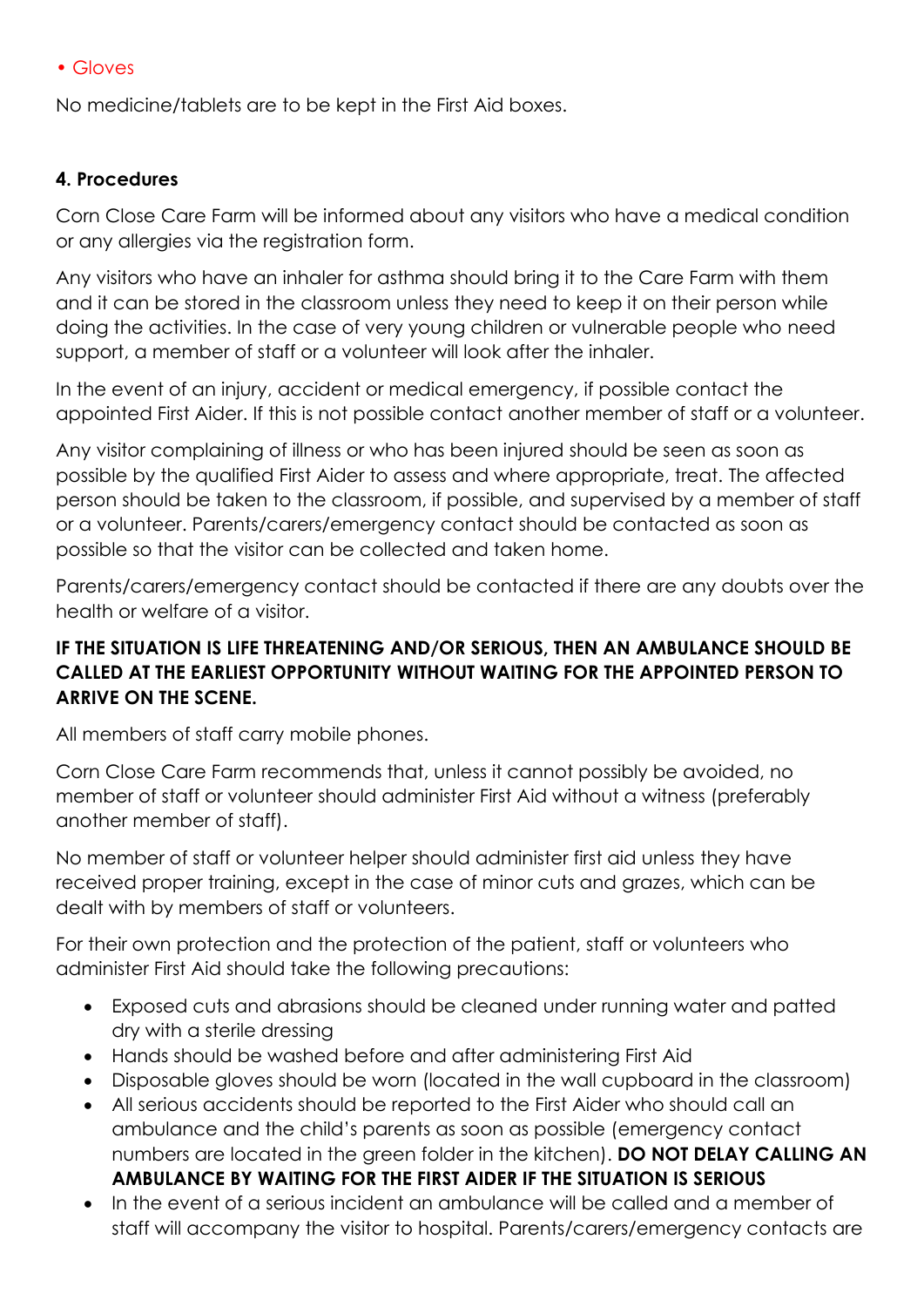asked to go immediately to the hospital. If a visitor needs to go to hospital but an ambulance is not necessary, parents/carers/emergency contacts will be contacted and asked to take the individual to hospital. If this is not possible then a member of staff will take the individual to hospital accompanied by another member of staff or volunteer. In this case arrangements will be made for the rest of the group at the Care Farm to carry on with their session.

### **5. Off site**

All staff members carry a MOBILE TELEPHONE on and off site.

Staff to check that visitors who have asthma have their inhalers. In the case of very young children or vulnerable people who need support, a member of staff or a volunteer will look after the inhaler.

# **6. Action at an Emergency (To be undertaken by trained First Aider whenever possible)**

- Assess the situation: are there dangers to the First Aider or the casualty?
- Make the area safe, look at the injury: Is there likely to be a neck injury?
- Assess the casualty for responsiveness: Does the casualty respond?
- Is further medical assistance or advice necessary?
- Does the casualty need to go to hospital?
- Is it necessary to call an ambulance?

# **7. Incident Reporting**

All incidents, injuries, head injuries, ailments and treatment should be reported in the Accident Book, kept in the classroom in the wall cupboard.

Near misses should be recorded in the Near Miss Book

• Parents/carers are informed of a head injury on collection of the visitor. If there is any concern about a head injury, parents/carers/emergency contacts will be contacted and asked to come and collect the casualty and seek further medical advice if necessary.

• First Aider or a member of staff will contact parents/carers/emergency contacts by telephone if they have concerns about any injury or health condition.

• Staff/volunteers should complete the Accident Book if they sustain an injury at work. An injured member of staff or other supervising adult should not continue to work if there is any possibility that further medical treatment is needed. The member of staff or other supervising adult concerned should seek medical advice without delay.

# **8. Administration of Medicines**

Corn Close Care Farm staff will not routinely administer medicines.

# **9. Body Spillages/HIV**